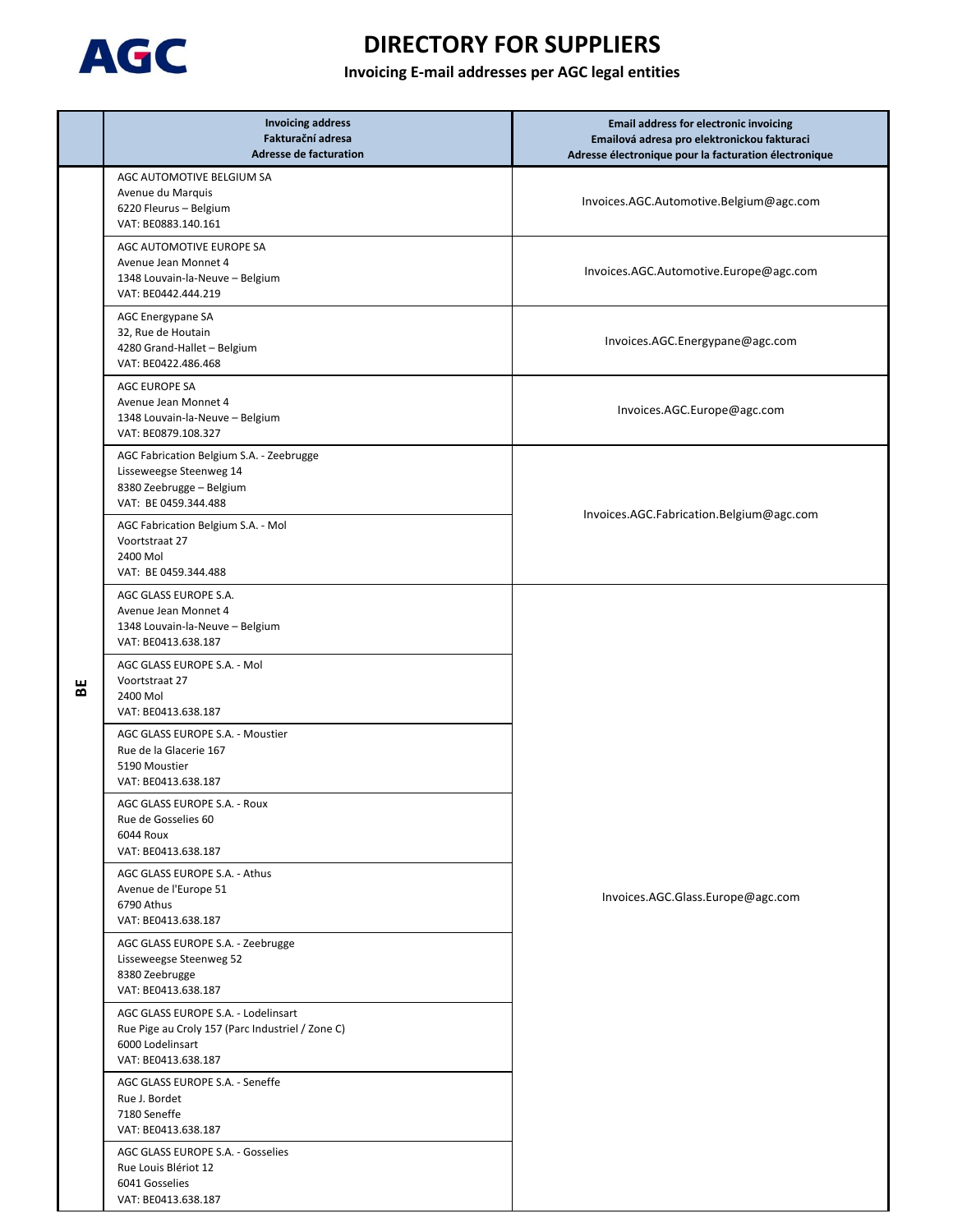

|   | <b>Invoicing address</b><br>Fakturační adresa<br><b>Adresse de facturation</b>                                                               | <b>Email address for electronic invoicing</b><br>Emailová adresa pro elektronickou fakturaci<br>Adresse électronique pour la facturation électronique |
|---|----------------------------------------------------------------------------------------------------------------------------------------------|-------------------------------------------------------------------------------------------------------------------------------------------------------|
| 벎 | AGC GLASS EUROPE SALES SA<br>Avenue Jean Monnet 4<br>1348 Louvain-la-Neuve - Belgium<br>VAT: BE0428.230.254                                  | Invoices.AGC.Europe.Sales@agc.com                                                                                                                     |
|   | <b>AGC Gedopt NV</b><br>Vosveld 26<br>2110 Wijnegem - Belgium<br>VAT: BE0400.863.188                                                         | Invoices.AGC.Gedopt@agc.com                                                                                                                           |
|   | AGC Mirodan Bouwglas NV<br>Izegemsestraat 375 - PB 20<br>8501 Heule - Belgium<br>VAT: BE0441.099.283                                         | Invoices.AGC.Mirodan.bouwglas@agc.com                                                                                                                 |
|   | AGC Mirodan N.V<br>Industrielaan 1<br>8501 Heule - Belgium<br>VAT: BE0405.334.294                                                            | Invoices.AGC.Mirodan.Heule@agc.com                                                                                                                    |
|   | AGC Processing Belgium NV - Mirox<br>Steenweg op Bergen 470<br>B-1600 Sint-Pieters-Leeuw<br>VAT: BE0401.704.120                              | Invoices.AGC.Processing.Belgium@agc.com                                                                                                               |
|   | AGC Processing Belgium NV - Mirvitral<br>Geraardsbergsesteenweg 60<br>9090 Melle<br>VAT: BE0401.704.120                                      |                                                                                                                                                       |
|   | <b>GLAVERPANE SA</b><br>Rue de la Glacerie 167<br>5190 Moustier - Belgium<br>VAT: BE0437.816.230                                             | Invoices.AGC.Glaverpane@agc.com                                                                                                                       |
|   | <b>AGC Serviglass NV</b><br>Venetiëlei 6<br>2400 Mol<br>VAT: BE0441662774                                                                    | Invoices.AGC.Serviglass@agc.com                                                                                                                       |
|   | <b>GLAVERBEL 166</b><br>Avenue Jean Monnet 4<br>1348 Louvain-la-Neuve - Belgium<br>VAT: BE0466.979.180                                       | Invoices.AGC.Glaverbel@agc.com                                                                                                                        |
| Ŋ | AGC Automotive Czech a.s.<br>Osada 33, Chudeřice<br>418 01 Bílina - Czech Republic<br>IČO: 25012240<br>VAT: CZ25012240                       | Invoices.AGC.Automotive.CZ@agc.com                                                                                                                    |
|   | AGC Automotive Replacement Glass Czech s.r.o.<br>Sklářská 450<br>416 74 Teplice - Czech Republic<br>VAT: CZ18385494 IČO: 18385494            | Invoices.AGC.ARG.CZ@agc.com                                                                                                                           |
|   | AGC Distribution Czech s.r.o., člen AGC Group<br>Sklářská 450<br>415 03 Teplice - Czech Republic<br>VAT: CZ22795448 IČO: 22795448            | Invoices.AGC.Distribution.CZ@agc.com                                                                                                                  |
|   | AGC Flat Glass Czech a.s., člen AGC Group<br>Sklářská 450<br>416 74 Teplice - Czech Republic<br>VAT: CZ699001704 IČO: 14864576               | Invoices.AGC.Glass.CZ@agc.com                                                                                                                         |
|   | AGC Fenestra a.s., člen AGC Group<br>Salaš 86,<br>763 51 Zlín - Czech Republic<br>VAT: CZ699001704 IČO: 18811124                             | Invoices.AGC.Fenestra@agc.com                                                                                                                         |
|   | AGC Processing Teplice a.s., člen AGC Group<br>Za drahou 462<br>416 74 Teplice - Řetenice - Czech Republic<br>VAT: CZ699001704 IČO: 25012266 | Invoices.AGC.Processing.CZ@agc.com                                                                                                                    |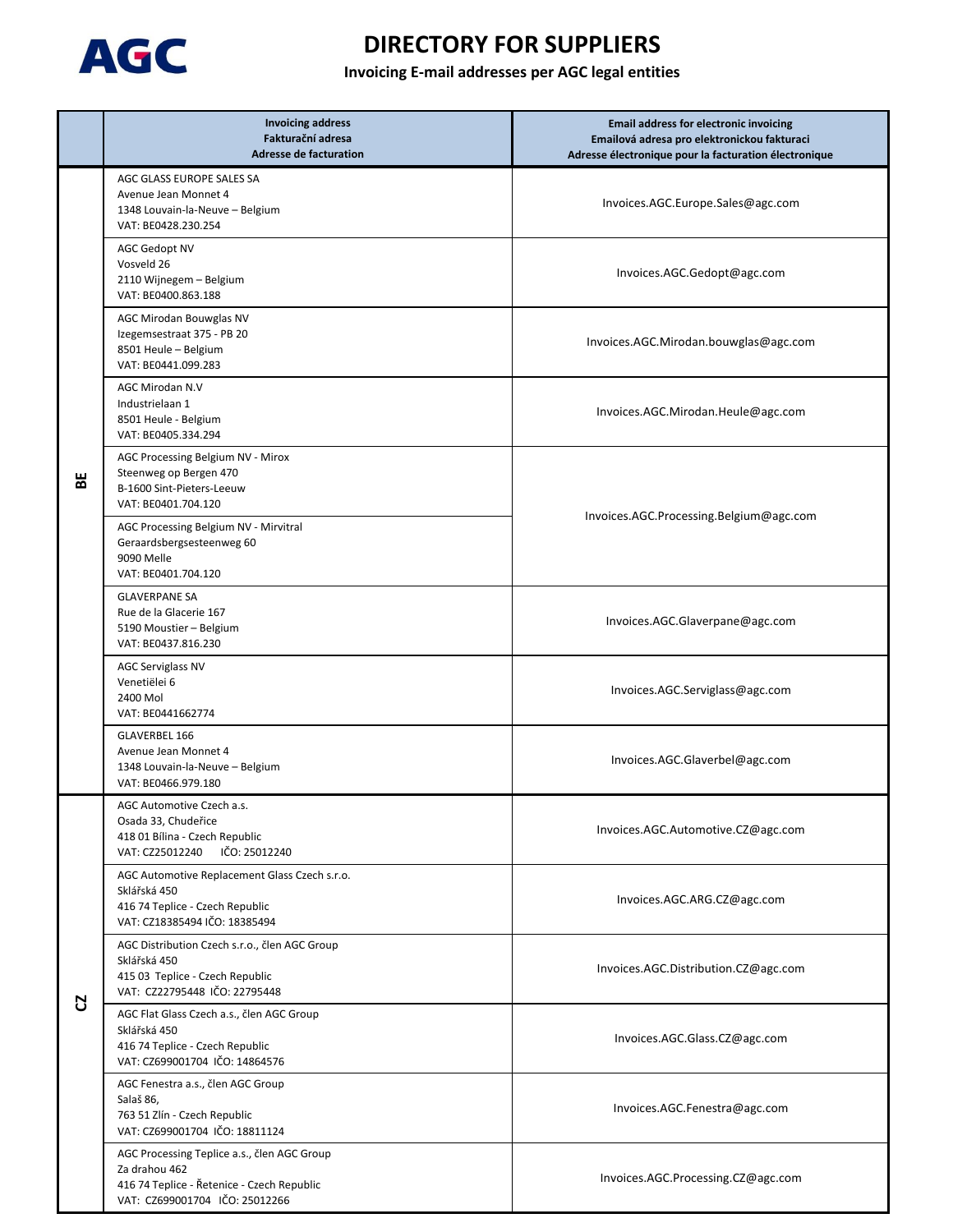

|                | <b>Invoicing address</b><br>Fakturační adresa<br><b>Adresse de facturation</b>                                                                      | <b>Email address for electronic invoicing</b><br>Emailová adresa pro elektronickou fakturaci<br>Adresse électronique pour la facturation électronique |
|----------------|-----------------------------------------------------------------------------------------------------------------------------------------------------|-------------------------------------------------------------------------------------------------------------------------------------------------------|
| Ъ              | AGC f   glass GmbH<br>Appendorfer Weg 5<br>39171 Sülzetal OT Osterweddingen<br>VAT: DE 255126514                                                    | Invoices.AGC.fglass@agc.com                                                                                                                           |
| 53             | AGC FLAT GLASS IBERICA SA<br>CALLE MALLORCA, 272-274 6 5a,<br>8037 Barcelona - Spain<br>VAT: A-61767828                                             | Invoices.AGC.Glass.Iberica@agc.com                                                                                                                    |
|                | AGC Automoción Ibérica, S.L.<br>Pol.Industrial Camp de les Pereres C/Montcada, 13<br>08130 - Santa Perpetua de Mogoda (Barcelona)<br>VAT: B66880493 | Invoices.AGC.Automotive.Iberica@agc.com                                                                                                               |
|                | <b>AGC Automotive France SAS</b><br>Rue de la Verrerie d'en Bas<br>59580 Aniche - France<br>VAT: FR89 814 884 060                                   | Invoices.AGC.Automotive.France@agc.com                                                                                                                |
| 뚠              | <b>AGC Glass France SAS</b><br>Service Comptabilite - BP 1<br>59168 Boussois sur Sambre - France<br>VAT: FR45 722 043 858                           | Invoices.AGC.France@agc.com                                                                                                                           |
|                | <b>AGC Glass Distribution sas</b><br>4 Rue Salvador Allende<br>91120 Palaiseau - France<br>VAT: FR34 529 124 984                                    | Invoices.AGC.Glass.Distribution@agc.com                                                                                                               |
|                | <b>AGC Vertal Sud-Est</b><br>ZI Lyon Sud-Est, Quartier Berliet - 25 Rue du Lyonnais<br>69802 Saint-Priest - France<br>VAT: FR95 303 514 418         | Invoices.AGC.Vertal.Sud-Est@agc.com                                                                                                                   |
| 긒              | <b>AGC Distribution Hungary Kft</b><br>Üveggyár utca 1<br>2851 - Környe - Hungary<br>VAT: HU26263496-2-11                                           | Invoices.AGC.Distribution.HU@agc.com                                                                                                                  |
|                | AGC Glass Hungary Kft.<br>Üveggyár utca 1.<br>2851 - Környe - Hungary<br>VAT: HU13320944-2-11                                                       | Invoices.AGC.Automotive.Hungary@agc.com                                                                                                               |
| ᄂ              | AGC Automotive Italia S.r.l.<br>Via Genova 31<br>12100 Cuneo - Italy<br>VAT: IT06563740015                                                          | Invoices.AGC.Automotive.Italy@agc.com                                                                                                                 |
|                | AGC Flat Glass Italia S.r.l.<br>Via Genova 31<br>12100 Cuneo - Italy<br>VAT: IT02648400048                                                          | Invoices.AGC.Glass.Italy@agc.com                                                                                                                      |
| ΝN             | AGC Automotive Morocco<br>KM 4 Atlantic Free Zone<br>Commune Amer Saflia - 14050<br>Kenitra - Morocco<br>ICE: 00179868300006                        | Invoices.AGC.Automotive.Morocco@agc.com                                                                                                               |
| $\overline{z}$ | AGC Nederland Holding B.V.<br>JS de Jongplein 7<br>4001 WG, Tiel - The Netherlands<br>VAT: NL 0072.87.938.B.01                                      | Invoices.AGC.Nederland@agc.com                                                                                                                        |
| ᇍ              | AGC Glass Poland Sp, z o.o.<br>MARIANA JACHIMOWICZA 11,<br>58 306 WAŁBRZYCH - Poland<br>VAT: PL8862339321                                           | Invoices.AGC.Glass.Poland@agc.com                                                                                                                     |
| 56             | AGC Glass Svenska AB<br>Birger Jarlsgatan 33<br>111 45 STOCKHOLM<br>VAT: SE556203394301                                                             | Invoices.AGC.Glass.Svenska@agc.com                                                                                                                    |